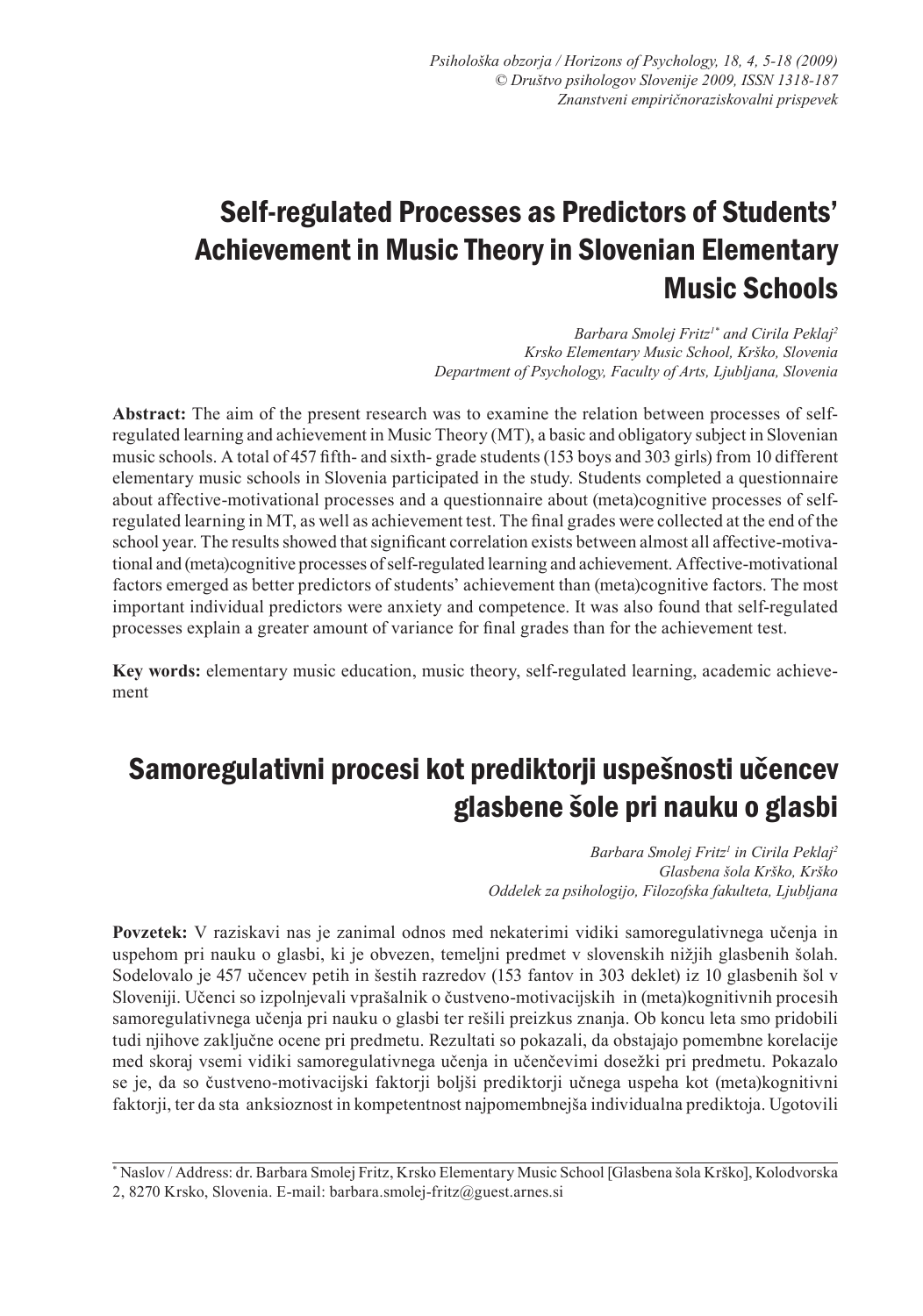smo tudi, da samoregulativni procesi pojasnijo večji delež variance pri zaključnih ocenah kot pri rezultatih preizkusa znanja.

**Ključne besede:** osnovno glasbeno izobraževanje, nauk o glasbi, samoregulativno učenje, učni uspeh

 $CC = 3550$ 

Self-regulated learning emerged as an important construct in education in a past few decades (Zimmerman, 1998) and refers on the way students initiate, monitor and control their own learning. Self-regulated learning can be seen from different theoretical perspectives. The present study is based on the social-cognitive theory of learning, which emphasizes the integration of metacognitive, cognitive and affectivemotivational processes in learning. Within this theoretical perspective, researchers try to explain self-regulative learning with different models, e. g. a four-component model by Garcia & Pintrich (1994), a six-component model by Boekaerts (1996), a three-phase self-regulated model by Zimmerman (1998). Regardless of the differences between these models, they all considered affective, motivational, cognitive and metacognitive processes as important for students' regulation of their own learning in different domains.

In terms of cognitive and metacognitive processes, self-regulated students have more knowledge and more positive beliefs about tasks and strategies (declarative knowledge). These students also know better how (procedural knowledge), and when, where and why (conditional knowledge) they should use this knowledge and strategies.

Cognitive strategies enable students to learn, remember and understand the material (Zimmerman & Martinez-Pons, 1988). In literature (Garcia & Pintrich, 1994; Hofer, Yu & Pintrich, 1998; Pintrich & Shunk, 2002), the most frequently mentioned cognitive strategies are rehearsal (e. g., reading the text), elaboration (e. g., explaining the material to a friend) and organisation (e. g., extraction of the main idea), whereas planning (e. g., setting goals), monitoring (e. g., self-testing of understanding) and regulation (e. g., reading the text once again if not everything is understood) are the most commonly mentioned metacognitive strategies.

However, knowledge about strategies is not enough for effective learning. Students have to be motivated to start learning and sustain the effort until the task is completed (Boekaerts & Cascallar, 2006). The affective-motivational component of self-regulated learning refers to the knowledge that students have about themselves, tasks and learning situations (Boekaerts & Cascallar, 2006). It includes knowledge and beliefs about strengths and weaknesses as a learner, self-efficacy for various academic tasks, goal orientation for learning, personal interest and value of academic tasks (Garcia & Pintrich, 1994; Hofer, Yu & Pintrich, 1998). Students also posses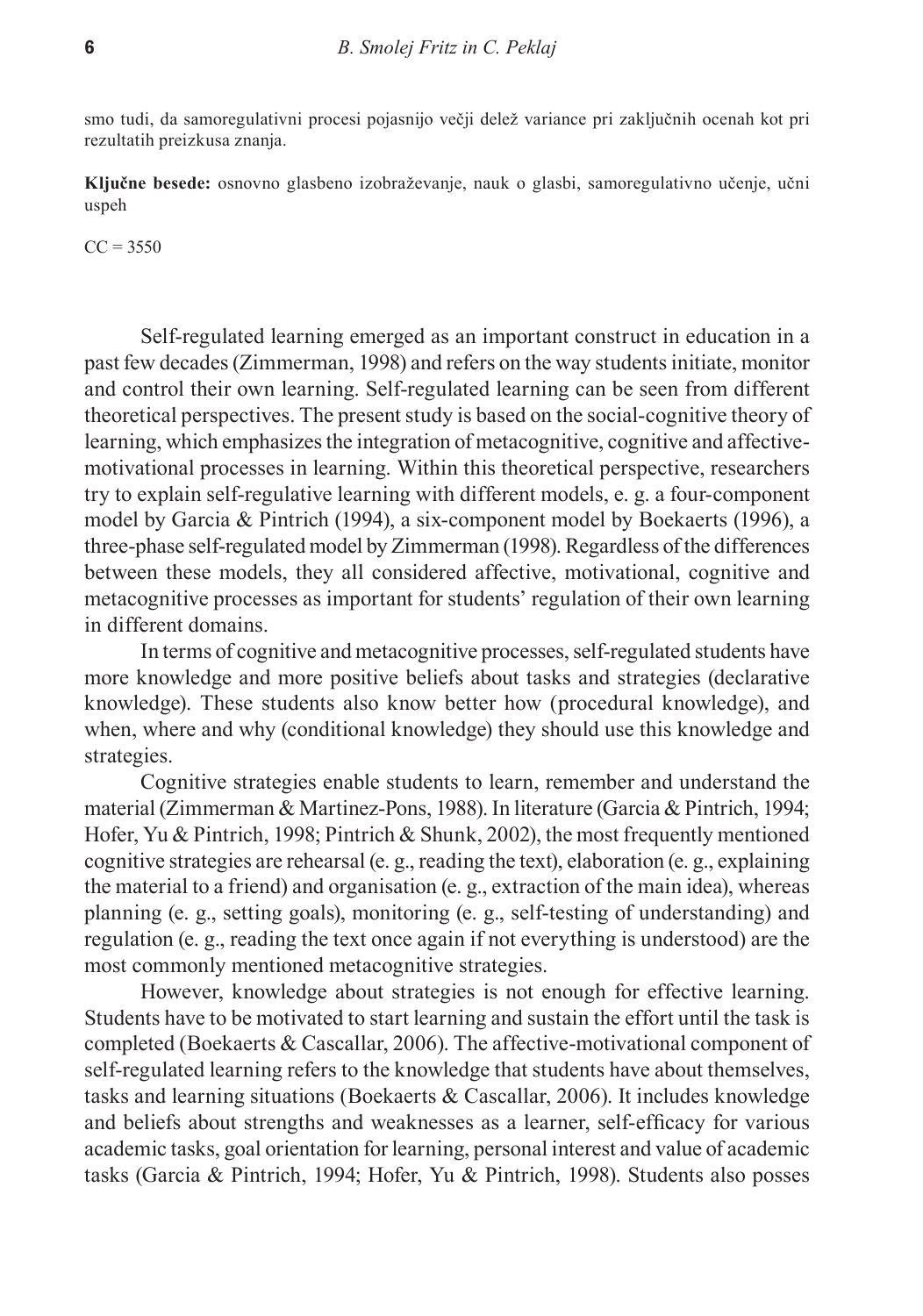a repertoire of motivational strategies among which Garcia and Pintrich (1994) mentioned self-affirmation, self-handicapping, defensive pessimism and attribution style.

Self-regulated behaviour is context-dependent, which means that people are not generally self-regulated or non-self-regulated (Boekaerts & Cascallar, 2006; Shunk, 2001), but they regulate their behaviour according to the context. Researchers studied self-regulated learning most often in mathematics and native language (Pečjak & Košir, 2003; Peklaj, 2001; Pintrich & De Groot, 1990; Poklay & Blumenfeld, 1990; Zimmerman & Martinez-Pons, 1990). In our research we focused on the domain of music education, more precisely on MT, which is a basic and compulsory subject in elementary music schools in Slovenia. Acquiring music language and developing students' competencies for analytical music reading and writing are the most emphasised goals in this subject.

The content of the subject is divided into five fields (Kuret, Bajde, Lorber & Ignjatovič, 2003): solfeggio (students auditorily recognize intervals and chords, they have to write melodic and rhythmic dictations, sing a vista, etc.), theoretical knowledge (students acquire knowledge about scales, intervals, chords, musical forms, etc.), performance and interpretation of selected musical pieces (students consolidate their singing technique, recognize musical literature, etc.) listening (students listen to and estimate the aesthetic value of different musical pieces) and the creation of new pieces of music (students use their knowledge of solfeggio and theoretical knowledge in order to create new musical pieces). Achievement in MT is thus very important also for success in instrument learning and self-regulation has not been studied in this subject yet, thus, we have decided to investigate this specific learning context.

#### Self-regulated learning and achievement

Self-regulated learning and achievement is one of the most studied topics of self-regulation, but findings are not entirely consistent. Some researchers (Miechenbaum & Beimiller, 1992; Puklek-Levpušček, 2001) have found positive connection between using cognitive and metacognitive strategies and achievement, but others found no or even negative correlation (Pečjak & Košir, 2003; Peklaj & Pečjak, 2002; Peklaj & Vodopivec, 1998).

Findings regarding the affective-motivational component of self-regulated learning and achievement are more consistent. Self-efficacy and intrinsic motivation were found to be positively related to achievement (Bouffard, Marcoux, Vezeau & Bordeleau, 2003; Borkowski & Thorpe, 1994; Metallidou & Vlachou, 2007; Peklaj & Pečjak, 2002; Pintrich & DeGroot, 1990; Puklek-Levpušček, 2001), self-efficacy in particular appeared as one of the most powerful predictors of students' achievement at different levels of education and in different domains (Bandalos, Geske & Finney, 2005; McCormick & McPherson; 2003; Pintrich, & De Groot, 1990; Zohar, 1998).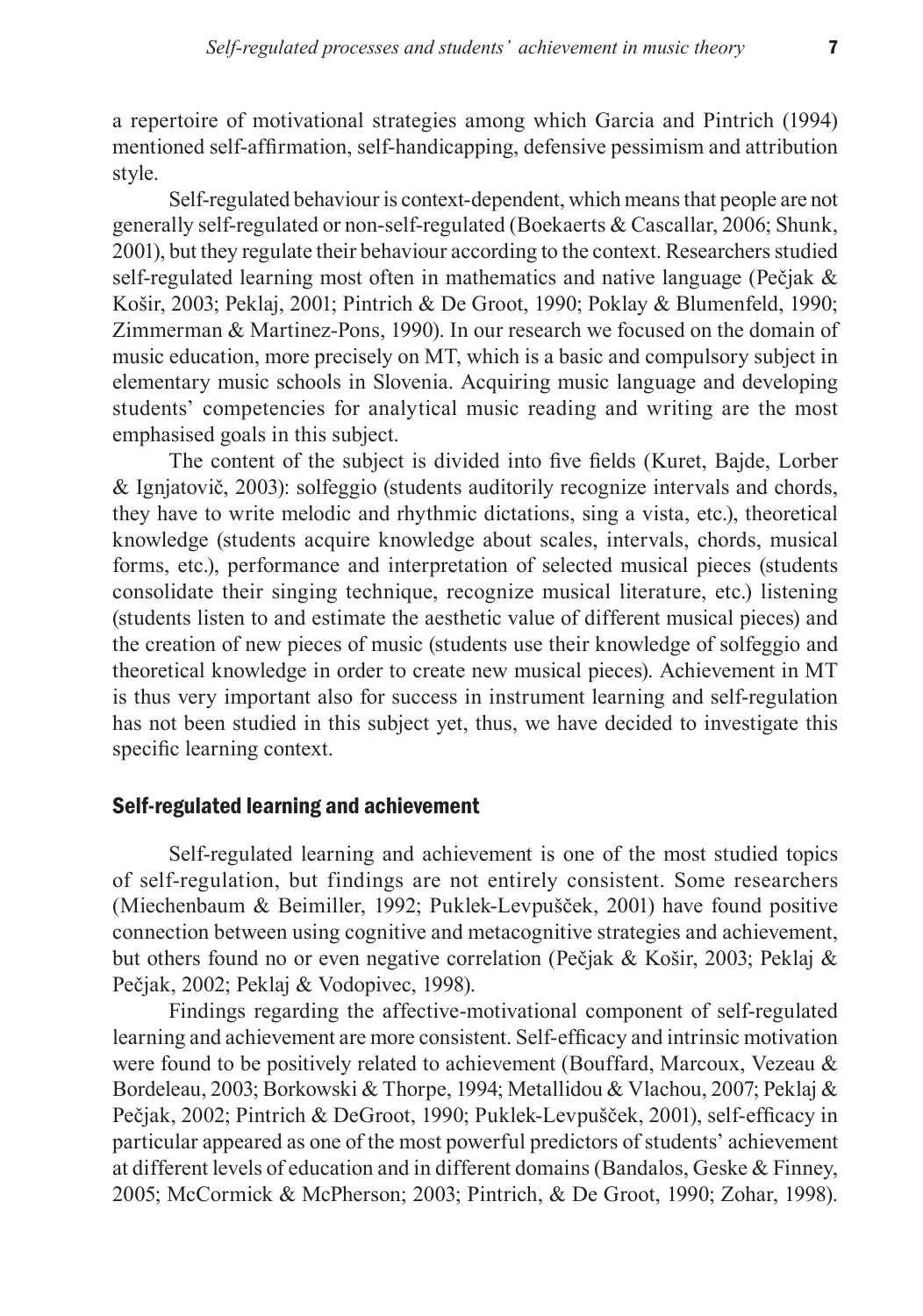Anxiety, on the other hand, is usually related negatively to achievement, although very anxious students can be relatively successful at the clearly defined tasks, the routine tasks and tasks without a time limit (Marentič-Požarnik, 2000).

#### Self-regulation and gender

Research shows that gender is related to the frequency and the type of strategies used. Zimmerman and Martinez-Pons (1990) found that girls use more organization and transformation strategies, they keep records and they use monitoring more frequently than boys. Girls also use more strategies at highly demanding tasks (Ablard & Lipschulz, 1998), they use more metacognitive strategies and more of them believe in the importance of cognitive strategies (Peklaj & Pečjak, 2002).

Gender differences also exist in the affective-emotional components of selfregulated learning, but research results are less consistent. In some research boys report higher results in self-efficacy at verbal tasks (Zimmerman & Martinez-Pons, 1990), at geometric tasks (Poklay & Blumenfelda, 1990) and generally at learning (Pintrich & DeGroot, 1990; Puklek-Levpušček, 2001), while Peklaj & Pečjak (2002), Metallidou & Vlachou (2007) did not find any differences in self-efficacy between boys and girls. On the other hand, girls usually express more positive feelings toward learning and they are more intrinsically motivated (Peklaj & Pečjak, 2002). The majority of researchers in the area of anxiety found that girls express higher levels of anxiety than boys (Chapell, Blanding, Silverstein, Takahashi, Newman, Gubi & McCann, 2005; Pintrich & DeGroot, 1990).

As has been mentioned before, self-regulated behaviour is context-dependent (Boekaerts & Cascallar, 2006; Shunk, 2001), mostly studied in mathematics and native language (Pečjak & Košir, 2003; Peklaj, 2001; Pintrich & De Groot, 1990; Poklay & Blumenfeld, 1990; Zimmerman & Martinez-Pons, 1990), and as there has been no study of self-regulated learning in Music Theory we examined the relations between the processes of self-regulation (affective-motivational and cognitive) and students' achievement in this subject. We were also interested in finding out which of the affective-motivational and cognitive processes of self-regulation are the best predictors of student achievement and if differences in predictors between boys and girls exist.

## Method

#### **Participants**

The sample consisted of 457 fifth- and sixth- grade students (153 boys and 303 girls) from 10 different elementary music schools in Slovenia. Their average age was 13 years and 8 months.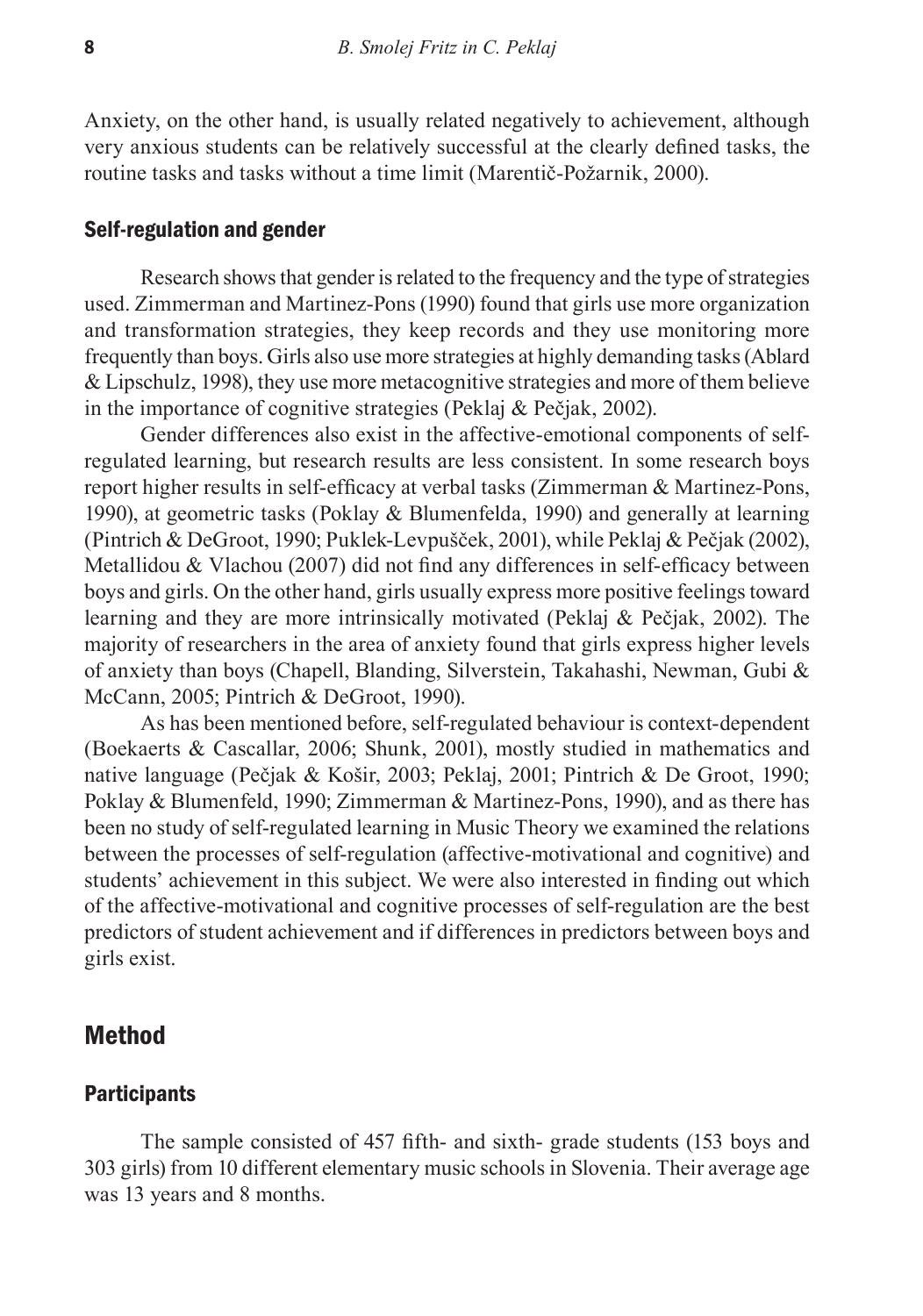### **Instruments**

*The Music Theory Affective-Motivational Processes Questionnaire – MTAMPQ* (Smolej Fritz & Peklaj, 2006) was developed for the purposes of the study to measure affective-motivational processes in learning MT. The MTAMPQ comprises 47 items. Students answered how often the statement is valid for them at MT on a 5-point Likert scale (1 = never, 2 = rarely, 3 = sometimes,  $4 =$  often, 5 = always). The factor analysis (oblimin rotation, scree test) revealed four different factors that accounted for 44.2% of the explained variance. The first factor, *perception of applicability and the importance of MT*, incorporates items about perceiving the importance and applicability of knowledge acquired in MT. *Anxiety* is the second factor and includes items about fear in learning and fear of examinations in MT. The third factor, *self-efficacy and interest*, refers to the feeling that one is able to understand MT and show interest in the subject. The last factor, *incompetence at auditory tasks*, refers to perception of difficulty at auditory tasks. The Cronbach  $\alpha$ reliability coefficients for individual factors were: .91, .88, .73, and .75.

*The Music Theory Cognitive Processes Questionnaire – MTCPQ* (Smolej Fritz & Peklaj, 2006) was developed to measure cognitive and metacognitive processes of self-regulated learning in MT. MTCPQ include 34 items. Students answered how often the statement is valid for them at MT on a 5-point Likert scale  $(1 = never, 2 = 1)$ rarely,  $3 =$  sometimes,  $4 =$  often,  $5 =$  always). The factor analysis (oblimin rotation, scree test) revealed three different factors that accounted for 39.4% of the explained variance. The first factor, *strategies for solving convergent tasks*, includes items about different strategies (e. g., remembering, underlining, checking for understanding, planning steps for solving the task) in solving tasks where just one solution is possible. The second factor, *self-handicapping strategies in solving difficult tasks*, includes items about ways to solve the task, when they perceive it as difficult (e. g., giving up, solving just the easier parts of the task). The third factor, *strategies for solving divergent tasks, includes items about strategies (cognitive and metacognitive)* when more than one solution is possible (e. g., creating a melody based on a given rhythm or text). The Cronbach  $\alpha$  reliability coefficients for factors were: .91, .68, and .72.

Two *Music Theory Achievement Tests (MTAT)* were also developed for the purposes of the study. The tests for the fifth- and the sixth-grade students were different, but both contained tasks covering solfeggio (listening to intervals, listening to chords, rhythmic and melodic dictation), music theory knowledge (analyses of intervals, analyses of chords, scales and musical concepts), and recognition of some musical pieces. Each correct answer was scored with 1 point. For further analyses, results were converted into *z*-values ( $Me = 0$ ,  $SD = 1$ ). The Cronbach  $\alpha$  reliability coefficient for the fifth grade test was .93 and .95 for the sixth grade test.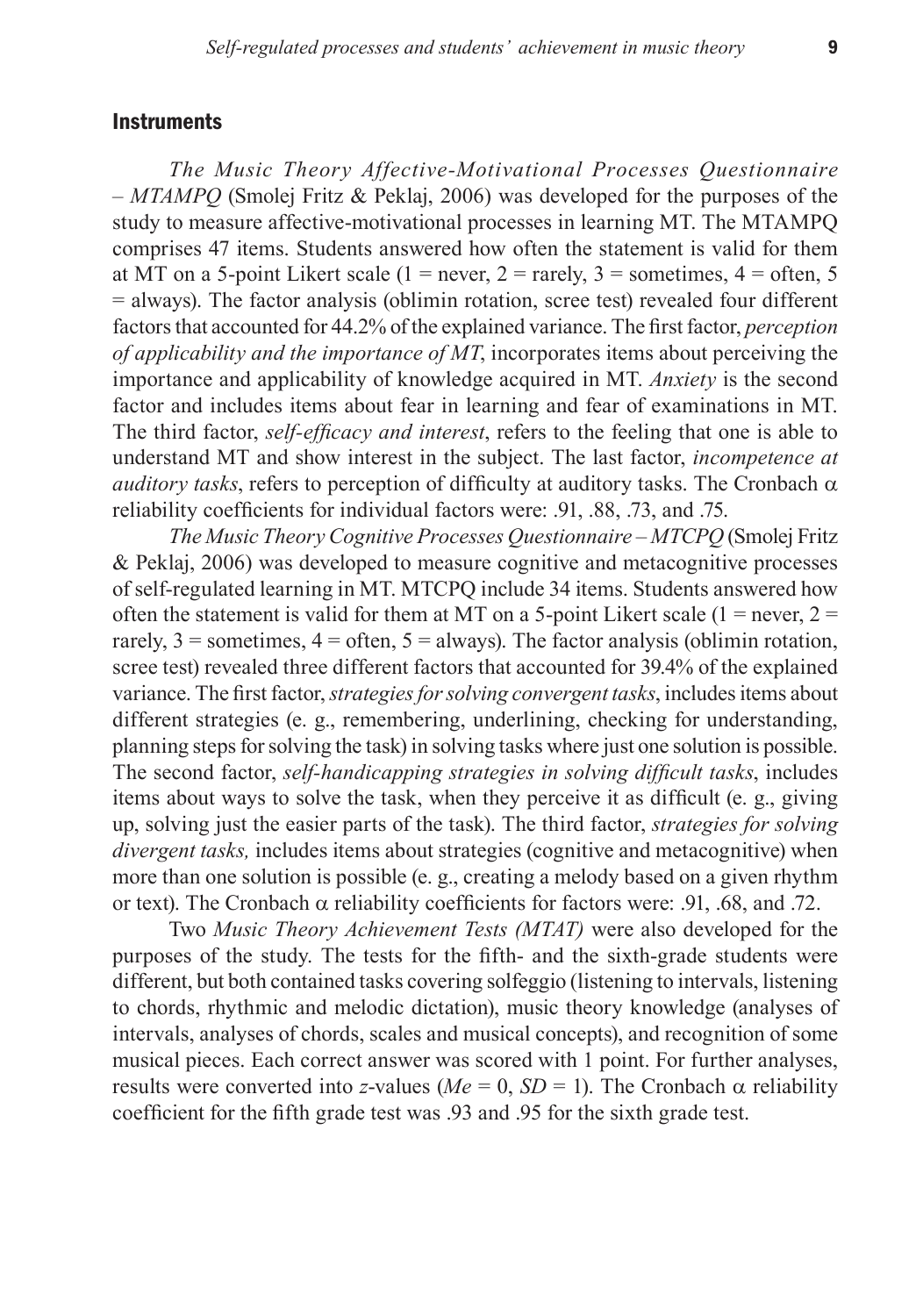### **Procedure**

Data were collected during regular classes in the second part of the school year. Students were asked to complete the questionnaires and achievement test in their classroom, in the presence of the researcher. The completion of the questionnaires took approximately 45 minutes, as did the completion of the achievement test. The final grades in MT were also collected at the end of the school year.

## **Results**

In Table 1 the relations between processes of self-regulation and achievement in MT are presented.

Table 1. *Correlations between (meta)cognitive, affective-motivational variables, and achievement in Music Theory*

|                                                            | Achievement  |                     |  |  |
|------------------------------------------------------------|--------------|---------------------|--|--|
|                                                            | Final grades | MT achievement test |  |  |
| Affective-motivational variables                           |              |                     |  |  |
| Applicability and importance of MT                         | $.19***$     | .11                 |  |  |
| Anxiety                                                    | $-.35***$    | $-.26***$           |  |  |
| Self-efficacy and interest                                 | $.44***$     | $.14*$              |  |  |
| Incompetence at auditory tasks                             | $-.21***$    | $-.20***$           |  |  |
| (Meta)cognitive variables                                  |              |                     |  |  |
| Strategies for solving convergent tasks                    | .10          | .09                 |  |  |
| Self-handicapping strategies in solving<br>difficult tasks | $-.26***$    | $-.22***$           |  |  |
| Strategies for solving divergent tasks                     | $.16***$     | $.21***$            |  |  |

\* *p* < .05, \*\**p* < .01, \*\*\**p* < .001

Significant correlations were found between all affective-motivational measures and grades in MT, and between all affective-motivational measure and results on MT achievement test (except between applicability and importance of MT and results on MT achievement test). Students who evaluate the applicability and importance of MT higher achieve higher grades. Furthermore, students with higher evaluations of self-efficacy and interest received higher grades and results on achievement test. Students with higher levels of anxiety and incompetence at auditory tasks had lower grades and achievement on MT test. In cognitive measures of self-regulated learning students reporting higher levels of self-handicapping strategies in solving auditory tasks had lower achievement. Students who revealed more strategies for solving divergent tasks achieved better results in MT.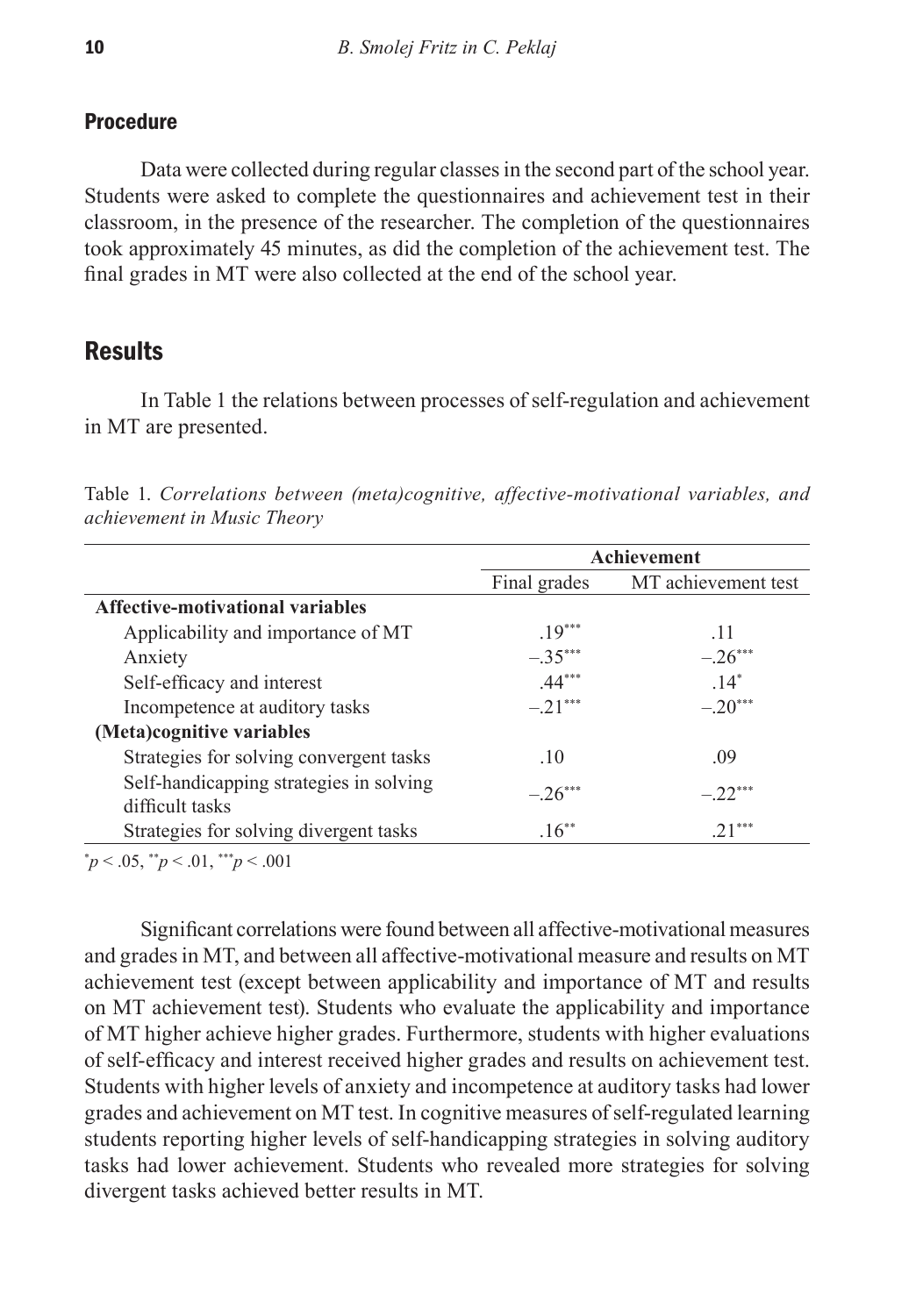In the second part of data analyses a hierarchical multiple regression analysis was performed to predict the two achievement variables (final grades in MT and results on the achievement test). In predicting final grades, as well as results on achievement test, affective-motivational variables were entered in the analysis first and cognitive variables second. This sequence of steps was used because the students' use of cognitive and metacognitive strategies depends on their learning motivation. Students perceptions of applicability of MT, their self-efficacy, perceptions of competency in auditory tasks affects choices and use of (meta)cognitive strategies in learning situations (Metallidou & Vlachou , 2007; Pintrich & DeGroot, 1990; Pintrich & Schunk, 2002).

A hierarchical multiple regression analysis was computed separately for boys and girls, because some gender differences were found at self-regulation processes as well as in achievement. In two cognitive measures of self regulation, statistically significant differences were found: in strategies for solving convergent tasks, *t*(328)  $= -2.29$ ,  $p < .05$ , and in strategies for solving divergent tasks,  $t(315) = -3.43$ ,  $p <$ .001. Significant difference was also found in the perception of applicability and importance of MT,  $t(417) = -3.22$ ,  $p < .001$ . Girls scored higher than boys in all three areas of self-regulated learning. A significant difference between boys and girls also exists in final grades,  $t(329) = -3.47$ ,  $p < .001$ , and in the results of the music theory achievement test,  $t(308) = -2.78$ ,  $p < .01$ . Girls scored higher than boys.

|                   | CSTR <sub>2</sub> | CSTR3     | MSTR1    | MSTR <sub>2</sub> | MSTR3    | MSTR4                |
|-------------------|-------------------|-----------|----------|-------------------|----------|----------------------|
| CSTR <sub>1</sub> | $-.21***$         | $59***$   | $.61***$ | .08               | $.53***$ | $-22$ <sup>***</sup> |
| CSTR <sub>2</sub> |                   | $-.29***$ | $-24***$ | $.24***$          | $-32***$ | $35***$              |
| CSTR3             |                   |           | $.52***$ | $-.02$            | $.50***$ | $-.30***$            |
| MSTR <sub>1</sub> |                   |           |          | $-.04$            | $.70***$ | $-.35***$            |
| MSTR <sub>2</sub> |                   |           |          |                   | $-.12^*$ | $32***$              |
| MSTR3             |                   |           |          |                   |          | $-.35***$            |

Table 2. *Correlations between (meta)cognitive and affective-motivational factors* 

*Note:* CSTR1 – strategies for solving convergent tasks, CSTR2 – self-handicapping strategies in solving difficult tasks; CSTR3 – strategies for solving divergent tasks; MSTR1 – perception of applicability and the importance of MTL, MSTR2 – anxiety, MSTR3 – competence and interest, MSTR4 – incompetence at auditory tasks.

 $p^*p < .05$ .  $\binom{p}{p} < .01$ .  $\binom{p}{p} < .001$ .

Almost all correlations between cognitive and affective-motivational factors are statistically significant (Table 2). Students who use more strategies for solving convergent tasks also use more strategies for solving divergent tasks, and less strategies when they perceive a task as difficult. In the affective-motivational domain, students who perceive MT as an applicable and important subject consider themselves more competent and they are more interested in the material. On the other hand, students who experience more fear in MT perceive auditory tasks as more difficult and feel less competent and interested in the subject.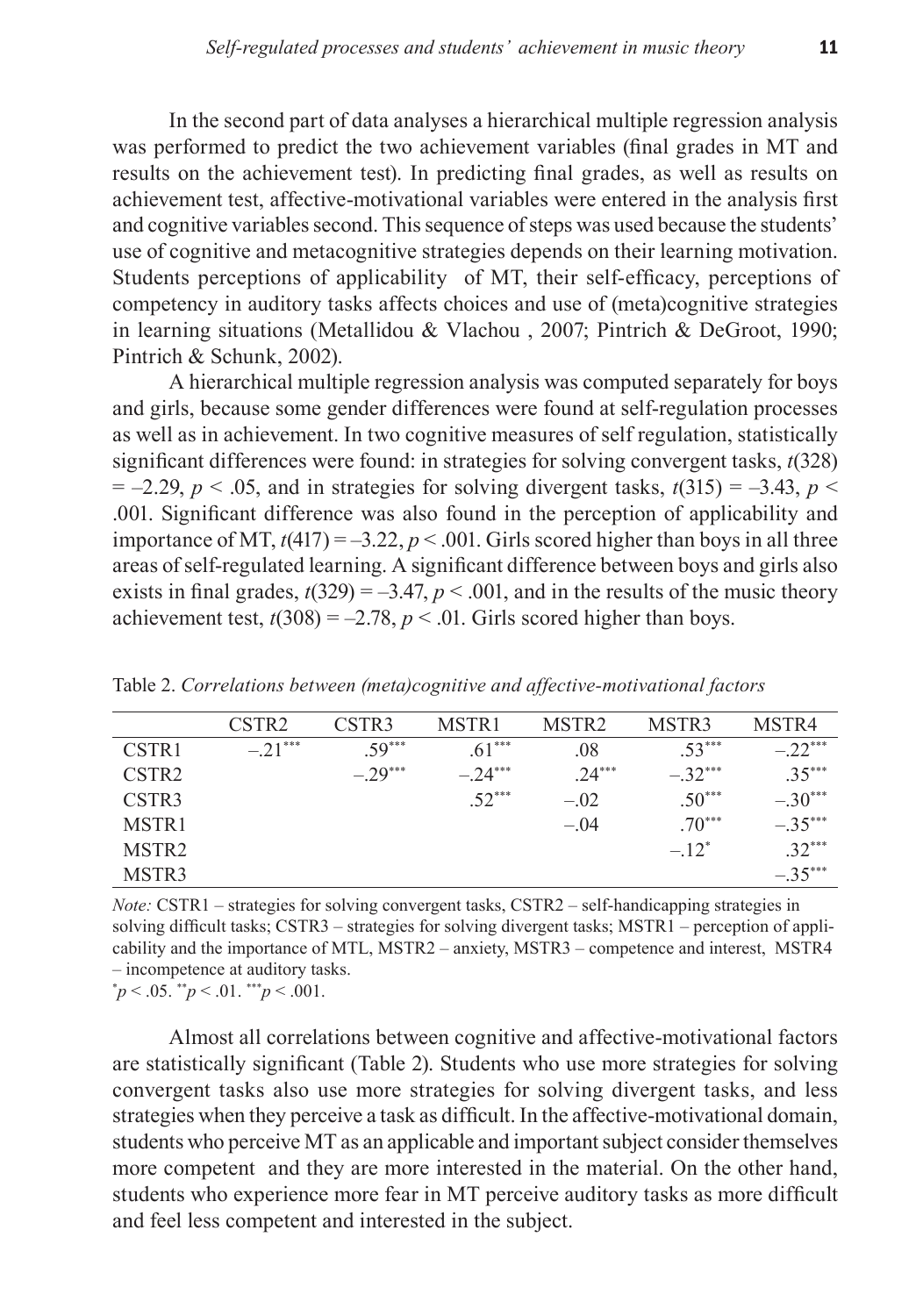Students who perceive learning as applicable and important use more cognitive strategies for solving convergent and divergent tasks. They also use these strategies more frequently when they feel competent and interested in the material and, at the same time, they use less self-handicapping strategies in solving difficult tasks. On the other hand students who use more self-handicapping strategies experience more fear in MT and perceive themselves as more incompetent at auditory tasks.

|                                      | <b>Boys</b>         |       |              | Girls     |       |              |
|--------------------------------------|---------------------|-------|--------------|-----------|-------|--------------|
| Predictors                           |                     | $R^2$ | $\Delta R^2$ | ß         | $R^2$ | $\Delta R^2$ |
| Step 1: Affective-motivational vari- |                     |       |              |           |       |              |
| ables                                |                     |       |              |           |       |              |
| Applicability and importance of      |                     |       |              |           |       |              |
| МT                                   | $-.13$              |       |              | $-.25^*$  |       |              |
| Anxiety                              | $-.21$ <sup>*</sup> |       |              | $-.32***$ |       |              |
| Self-efficacy and interest           | $.60***$            |       |              | $.52***$  |       |              |
| Incompetence at auditory tasks       | $-.10$              | .41   | $.41***$     | $-.00$    | .28   | $28***$      |
| Step 2: (Meta)cognitive variables    |                     |       |              |           |       |              |
| Strategies for solving convergent    |                     |       |              |           |       |              |
| tasks                                | $-.06$              |       |              | .01       |       |              |
| Self-handicapping strategies in      |                     |       |              |           |       |              |
| solving difficult tasks              | $-.14$              |       |              | .01       |       |              |
| Strategies for solving divergent     |                     |       |              |           |       |              |
| tasks                                | $-.21$              | .47   | $.05*$       | .01       | .28   | .00          |

Table 3. *Affective-motivational and (meta)cognitive aspect of self-regulated learning as predictors of final grades in MT: Results of hierarchical multiple regression.*

*Note*: Standardized β weights are shown.  $ΔR^2$  represents the increment to  $R^2$  associated with each block of variables when entered into the equation. \* *p* < .05, \*\**p* < .01, \*\*\**p* < .001

As shown in Table 3, both sets of predictors predicted a significant amount of variance in boys' final grades. The affective-motivational component was found to predict final grades better than the cognitive factors. Anxiety, and self-efficacy and interest were the only significant predictors of the final grades for boys.

For girls, the affective-motivational set of predictors predicted a significant amount of variance in final grades, while the cognitive set of predictors did not appear as significant predictors after accounting for the motivational factors. Perception of applicability and the importance of MT, anxiety, and self-efficacy and interest were significant predictors of final grades for girls.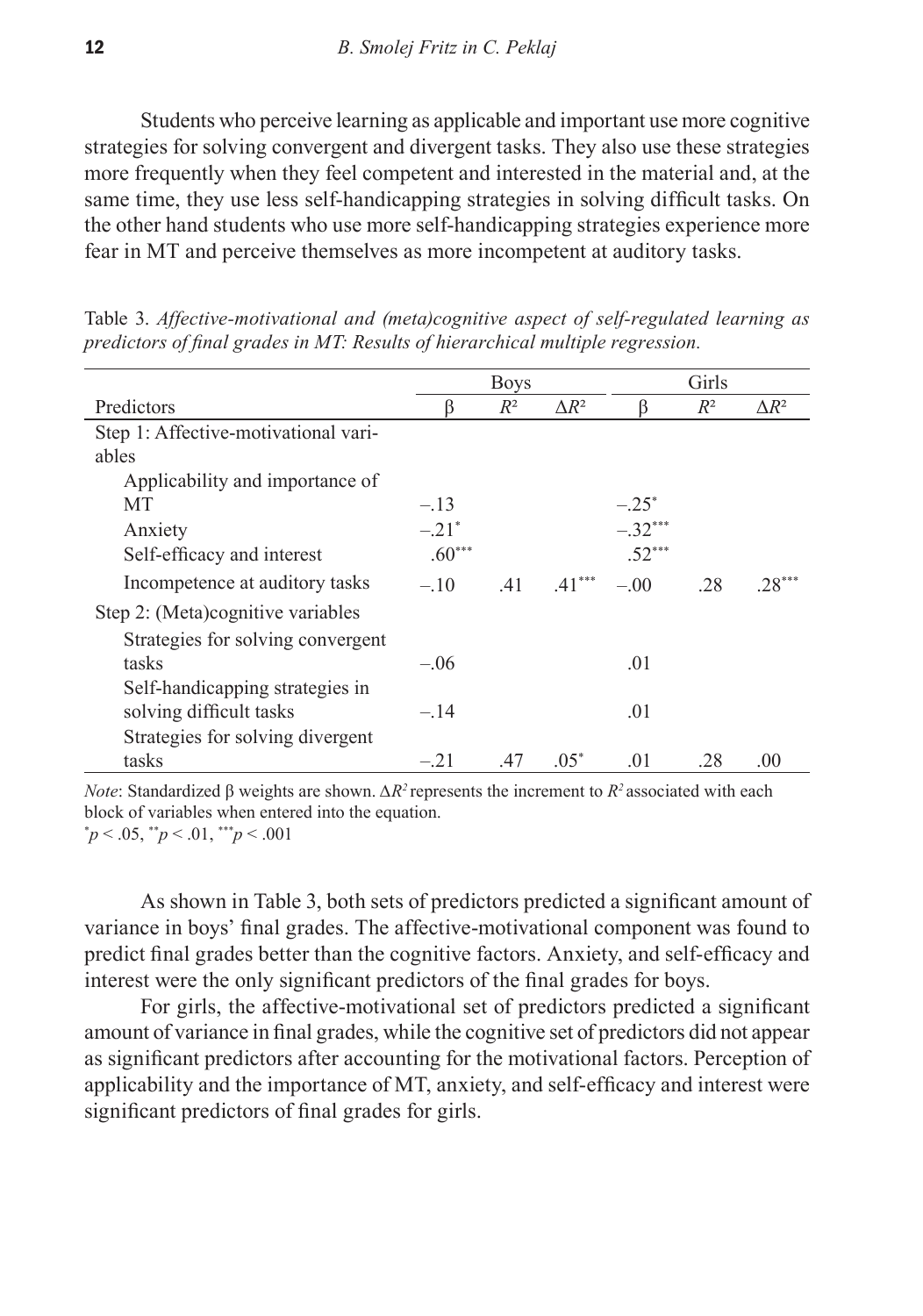|                                   | <b>Boys</b> |       |              | Girls     |       |              |
|-----------------------------------|-------------|-------|--------------|-----------|-------|--------------|
| Predictors                        |             | $R^2$ | $\Delta R^2$ |           | $R^2$ | $\Delta R^2$ |
| Step 1: Affective-motivational    |             |       |              |           |       |              |
| variables                         |             |       |              |           |       |              |
| Applicability and importance      |             |       |              |           |       |              |
| of MT                             | $-.03$      |       |              | .04       |       |              |
| Anxiety                           | $-.05$      |       |              | $-.32***$ |       |              |
| Self-efficacy and interest        | .21         |       |              | $-.18$    |       |              |
| Incompetence at auditory tasks    | $-.20$      | .22   | $.22***$     | $\Omega$  | .13   | $.13***$     |
| Step 2: (Meta)cognitive variables |             |       |              |           |       |              |
| Strategies for solving conver-    |             |       |              |           |       |              |
| gent tasks                        | .12         |       |              | $-.12$    |       |              |
| Self-handicapping strategies in   |             |       |              |           |       |              |
| solving difficult tasks           | $-.17$      |       |              | $-.13$    |       |              |
| Strategies for solving divergent  |             |       |              |           |       |              |
| tasks                             | .01         | .26   | 04           | .18       | .16   | .03          |

Table 4. *Affective-motivational and (meta)cognitive aspects of self-regulated learning as predictors of results on the MT achievement test: Results of hierarchical multiple regression*

*Note*: Standardized β weights are shown.  $ΔR^2$  represents the increment to  $R^2$  associated with each block of variables when entered into the equation. \* *p* < .05, \*\**p* < .01, \*\*\**p* < .001

As shown in Table 4, only the motivational set of predictors significantly predicted results on the achievement test, for both boys and girls. Anxiety appeared as the only significant (negative) predictor of results on the achievement test, but only for girls.

## **Discussion**

The first aim of our study was to investigate the connections between various components of self-regulated learning and achievement in MT. The study confirms the importance of self regulation found in other domains of learning, e. g. mathematics, native language learning (e. g. Metallidou & Vlachou, 2007; Miechenbaum & Beimiller, 1992; Peklaj & Pečjak, 2002; Pintrich & DeGroot, 1990; Puklek-Levpušček, 2001). The results revealed the existence of stronger connection between affective-motivational processes and achievement than between (meta)cognitive processes and achievement. Students' who perceive knowledge, e.g. auditory recognition of intervals, chords, melodic and rhythmic dictation as more applicable and important for musical instrument learning achieve better final grades in MT. Perceiving applicability and importance of the subject helps students sustain motivation and volition during the year, which is important for achieving a better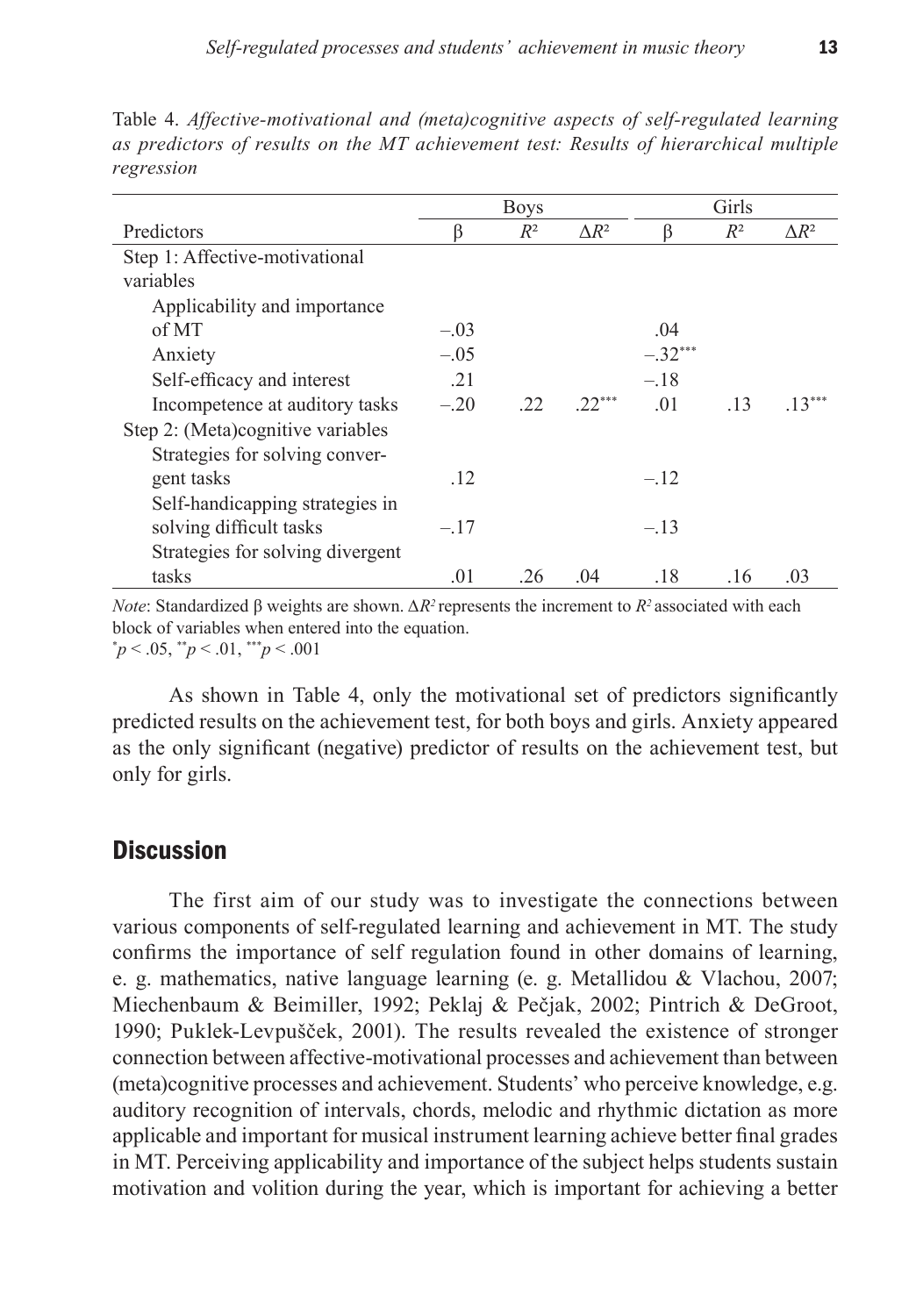final grade. The significant negative connection between anxiety and achievement confirms the results of some other research (e.g. Peklaj, 2001; Pintrich & DeGroot, 1990). Anxious students are usually less successful when they have to solve tasks under time pressure, when they are singled out in class and when they have to solve relatively new and complex tasks. Positive correlation between self-efficacy and interest, and achievement is also consistent with previous research on other domains (Borkowski & Thorpe, 1994; Bouffard, Marcoux, Vezeau & Bordeleau, 2003; Peklaj & Pečjak, 2002; Pintrich & DeGroot, 1990; Puklek-Levpušček, 2001). Students who judge themselves as self-efficient in MT learning, who like doing the tasks and who find the tasks in MT interesting, were prepared to invest more effort in learning MT, which led to high achievement. The fourth affective-motivational factor, incompetence at auditory tasks, refers also to students' self-efficacy in MT in the field of auditory tasks. Students who perceive aural tasks as less difficult achieve better final grades in MT and higher results on the MT achievement test. Aural tasks are quite demanding for students, because visual information is not present and students have no opportunity to look through the information once again. They only receive aural information, which has to be retained and handled in short-term memory and then properly written down. In this case students have to practice much more than in the case of, for instance, analysing chords theoretically.

In meta(cognitive) processes, significant negative correlation between selfhandicapping strategies in solving difficult tasks and achievement was found. Students who use these strategies more frequently often solve just part of the task or even terminate the work, and consequently achieve lower results in MT. Significant positive correlation was found between using strategies for solving divergent tasks, where students have to create (e. g., a melody based on the given rhythm or text), and achievement. Such tasks are more demanding for students. Students have to apply their knowledge of solfeggio and some theoretical knowledge in order to create new musical or rhythmical pieces. They have to show some degree of independence and have to be able to use appropriate strategies if they want to complete such kind of tasks.

The results of regression analysis show that differences in predictors for the final grades and for the achievement test exist, as do differences in predictors between boys and girls. Affective-motivational variables are stronger predictors for final grades than (meta)cognitive variables, for both boys and girls. Among affectivemotivational variables, self-efficacy and interest have the greatest predictive value. This is consistent with the results of other research (Metallidou & Vlachou, 2007; Pintrich & DeGroot, 1990; Puklek-Levpušček, 2001) where self-efficacy is considered as the key motivational component because of its value in predicting students' task choices, the quantity and quality of students' effort, deeper processing and regulatory strategies, as well as achievement in different domains. Anxiety emerged as a second most important but negative predictor. The results confirm previous research evidence of Metallidou and Vlachou (2007), and Pintrich and DeGroot (1990). Anxiety can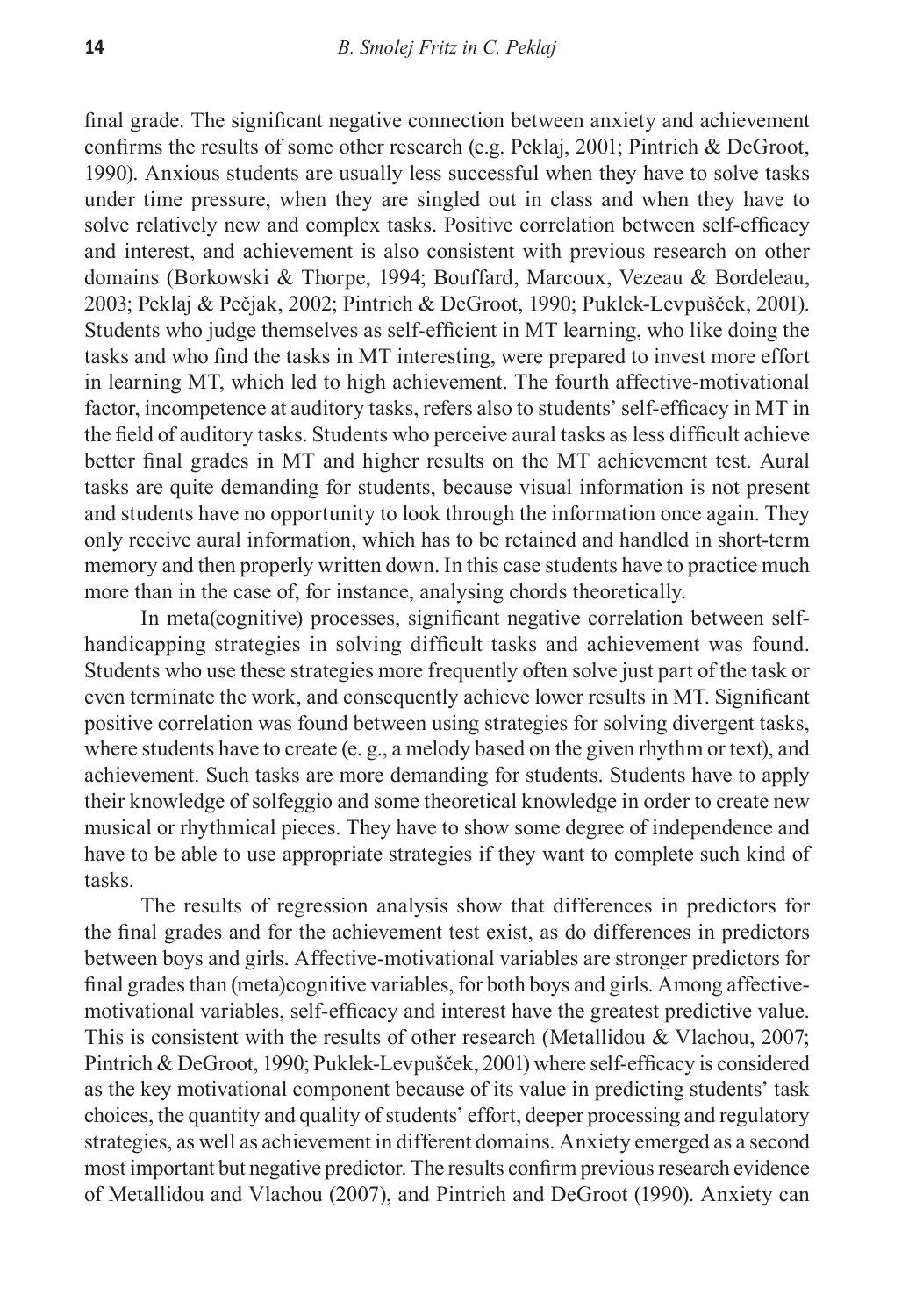hinder students' performance in solving different tasks, e. g. recognizing intervals and chords, writing melodic and rhythmic dictations, thus have negative effect on their achievement. Somewhat unexpected is the appearance of applicability and importance of the subject as a significant negative predictor for girls in final grades, which is not consistent with other research on motivation (e. g., Poklay & Blumenfeld, 1990). Perhaps girls with better grades in MT do not ask themselves much about applicability and importance of the subject. They simply learn what was expected of them. Another possible explanation is that for some girls getting a good grade is so important that they are ready to put more effort into learning, even when they do not see its usefulness and connection with instrument learning.

The comparison between boys and girls shows that the self-regulated variables explained more variance for boys than for girls. For girls, some other significant predictors could exist that can explain more variance in music achievement, e. g. intelligence, teacher support, cooperative work.

Our results have some practical implications for music education and especially for teaching music theory. Teachers should create learning environments in which students can learn without anxiety and experience success in different learning situations. Such a learning atmosphere promotes perception of self-efficacy, which is an important component of self-regulated learning. Teachers can stimulate selfefficacy by emphasising students' individual improvement. MT is a subject, like mathematics for example, with a very coherent structure (e. g., if students do not consolidate their knowledge about scales, they can not understand intervals), so it is important that teachers start with students' actual knowledge and explain the subject matter step by step. Only in that case will the students be able to solve new problems and develop their sense of self-efficacy in this area. Teachers should also apply different kinds of assessment to increase the possibility of each student's success. Realistic feedback is also an important component for stimulating selfefficacy. It might be useful to devote attention not only to the product (grades), but also to the quality of learning processes. All these may be useful also in reducing student's anxiety.

Although cognitive factors are not as strong predictors of success as motivational factors, more attention in MT should also be directed toward them. Teachers should introduce to students different useful learning strategies they could use especially in solving difficult auditory and divergent tasks and demonstrate how, when and why use these strategies. This is the only way students would use these strategies.

In conclusion, we have to mention some limitations of our study. First, cognitive and metacognitive components of self-regulated learning were measured with self-reporting instruments. The results could gain in their validity if they were supplemented with other measures like structural interviews, behavioural measures or think-aloud protocols. Even though the developed instruments showed satisfactory reliability, further research should be directed toward improving these instruments in order to increase validity, especially for measuring cognitive processes. This could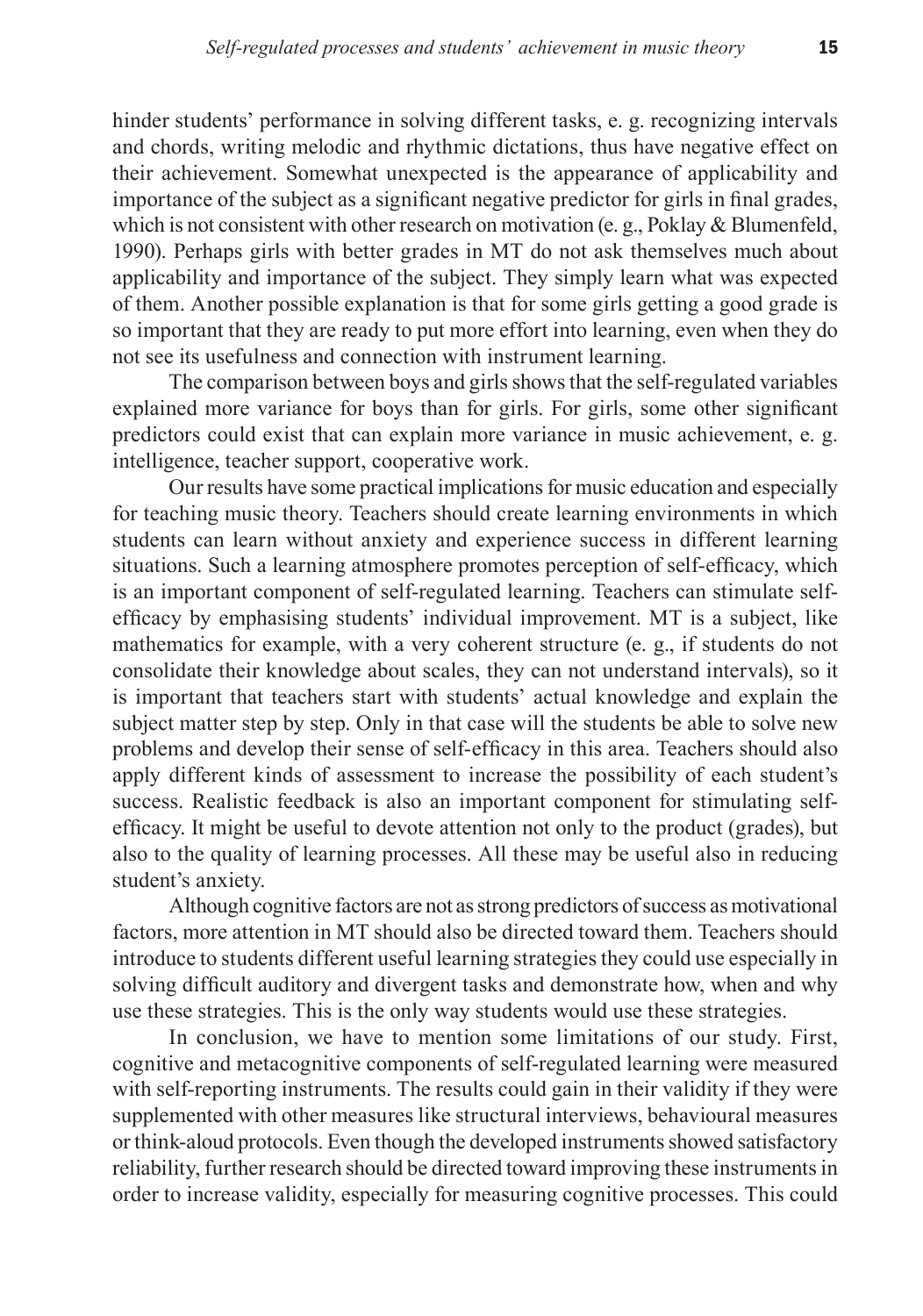be achieved by developing instruments for measuring a wider spectrum of cognitive and metacognitive strategies. Further research should also devote some attention to self-regulated learning in specific domains of MT, particularly solfeggio, at which students perceive themselves as the most ineffective. The reasons for the differences in self-regulated learning between boys and girls are also an important matter for further research, as well as the existing differences in the patterns of achievement predictors.

## **References**

- Ablard, K.E. & Lipschultz, R.E. (1998). Self-regulated learning in high-achieving students: Relations to advanced reasoning, achievement goals and gender. *Journal of Educational Psychology*, *90*, 94-101.
- Bandalos, D. L., Finney, S. J., & Geske, J. A. (2003). A model of statistics performance based on achievement goal theory. *Journal of Educational Psycholo*gy, *95*, 604– 616.
- Boekaerts, M. (1996). Self-regulated learning at the junction of cognition and motivation. *European Psychologist, 2*, 100-112.
- Boekaerts, M., & Cascallar, E. (2006). How far have we moved toward the integration of theory and practice in self-regulation? *Educational Psychology* Review, *18*, 199- 210.
- Borkowski, J. G., & Thorpe, P. K. (1994). Self-regulation and motivation: a life span perspective on underachievement. In D.H. Schunk & B.J. Zimmerman (Eds.), *Selfregulation of learning and performance: Issues and educational applications*.(pp. 45-73)Hillsdale, NJ: Lawrence Erlbaum Associates.
- Bouffard, T., Marcoux, M. F., Vezeau, C., & Bordeleau, L. (2003). Changes in selfperceptions of competence and intrinsic motivation among elementary school children. *British Journal of Educational Psychology, 73*, 171-186.
- Chapell, M. S., Blanding, Z. B., Silverstein, M. E., Takahashi, M., Newman, B., Gubi, A. & McCann, N. (2005). Test anxiety and academic performance in undergraduate and graduate students. *Journal of Educational Psychology, 97*, 268-274.
- Garcia, T., & Pintrich, P. R. (1994). Regulating motivation and cognition in the classroom: The role of self-schemas and self-regulatory strategies. In D.H. Schunk, & B.J. Zimmerman (Eds.), *Self-regulation of learning and performance: Issues and educational Applications* (pp. 127-153). Hillsdale, NJ:Lawrence Erlbaum Associates.
- Hofer, B. K., Yu, S. L., & Pintrich, P.R. (1998). Teaching college students to be selfregulated learners. In B.J.Zimmerman & D.H. Schunk (Eds.), *Self-Regulated learning and academic achievement: theoretical perspective (*pp. 57-85). Mahwah: Lawrence Erlbaum Associates, Publishers.
- Kuret, P., Bajde, M., Lorber, A., & Ignjatovič, Ž. (2003). *Glasba, glasbena pripravnica, predšolska glasbena vzgoja, ples, plesna pripravnica: izobraževalni programi, predmetniki, učni načrti*. [Music, preparatory music classes, pre-school music education, dance, preparatory dance classes: educational programs, subjects,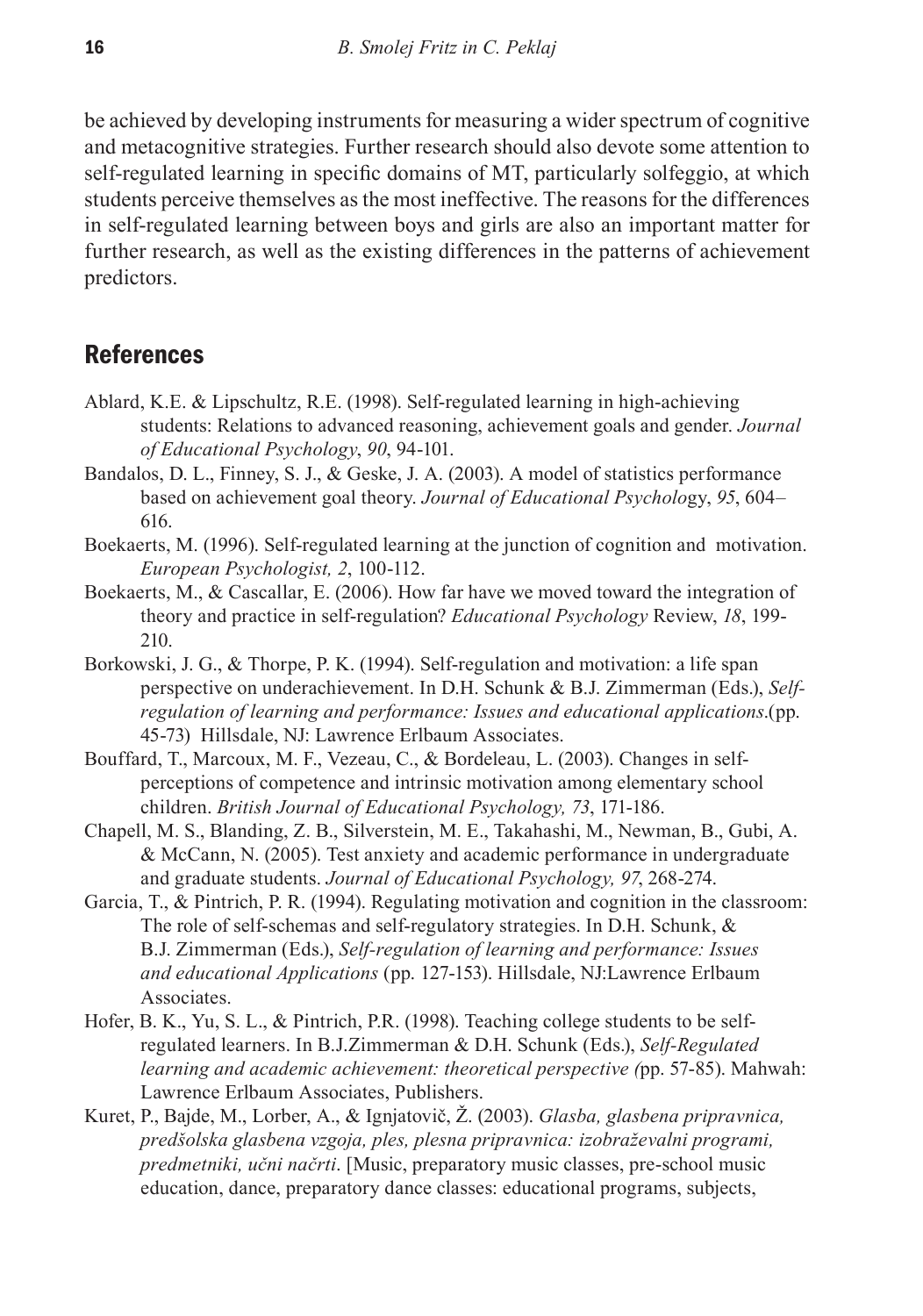curriculum]. Ljubljana: Ministrstvo za šolstvo, znanost in šport, Zavod za šolstvo RS.

- Marentič Požarnik, B. (2000). *Psihologija učenja in pouka*. [Psychology of learning and teaching]. Ljubljana: Državna založba Slovenije.
- Metallidou, P., & Vlachou, A. (2007). Motivational beliefs, cognitive engagement, and *Journal of Psychology, 42*, 2-15.
- McCormic, J., & McPherson, G. (2003). The role of self-efficacy in a musical performance examination: an exploratory structural equation analysis*. Psychology of Music, 31*, 37-51.
- Miechenbaum, D., & Beimiller, A. (1992). In search of student expertise in the classroom: A metacognitive analysis. In M. Pressly, K. R. Harris & J. T. Gutrie (Eds.). *Promoting academic competence and literacy in school* (pp. 3-56). San Diego, London: Academis Press, Inc.
- Pečjak, S., & Košir, K. (2003). *Pojmovanje in uporaba učnih strategij pri samoregulacijskem učenju pri učencih osnovne šole* [Comprehension and application of learning strategies at self-regulated learning in elementary school students]. *Psihološka obzorja, 12,* 49-70.
- Peklaj, C. (2001). Metacognitive, affective-motivational processes in selfregulatedlearning and students' achievement in native language. *Psihološka obzorja, 10*, 7-19.
- Peklaj, C., & Pečjak, S. (2002). Differences in students' self-regulated learning according to their achievement and sex. *Studia Psychologica*, *44,* 29-43.
- Peklaj, C. & Vodopivec, B. (1998). Metacognitive, affective-motivational processes and student achievement in mathematics. *Studia Psychologica, 40*, 197-209.
- Pintrich, P. R., & De Groot, E.,V. (1990). Motivational and self-regulated learning components of classroom academic performance. *Journal of Educational Psychology*, *82*, 33-40.
- Pintrich, P. R., & Schunk, D.H. (2002). *Motivation in education: Theory, research and application.* Upper Saddle River, NJ: Merrill Prentice Hall.
- Poklay, P., & Blumenfeld, P. C. (1990). Predicting achievement early and late in the semester: The role of motivation and use of learning strategies. *Journal of Educational Psychology, 82*, 51-59.
- Puklek-Levpušček, M. (2001). Doživljanje vedenja učiteljev, motivacijska prepričanja in samoregulativno učenje pri različno starih mladostnikih. [Perception of teachers' behaviour, motivational beliefs and self-regulated learning in different adolescent age groups]. *Psihološka obzorja*, *10*, 49-61.
- Smolej Fritz, B., & Peklaj, C. (2006). *Music theory cognitive processes questionnaire.*  Unpublished questionnaire.
- Smolej Fritz, B. & Peklaj, C. (2006). *Music theory affective motivational processes questionnaire.* Unpublished questionnaire*.*
- Schunk, D.H. (2001). Social cognitive theory and self-regulated learning. In B. J. Zimmerman, & D.H. Schunk (Eds.), *Self-regulated learning and academic achievement: Theoretical perspective* (pp. 125-152). Mahwah: Lawrence Erlbaum Associates, Publishers.
- Zimmerman, B. J. (1998). Developing self-fulfilling cycles of academic regulation: An analysis of exemplary instructional models. In D. H. Schunk, & B.,J. Zimmerman